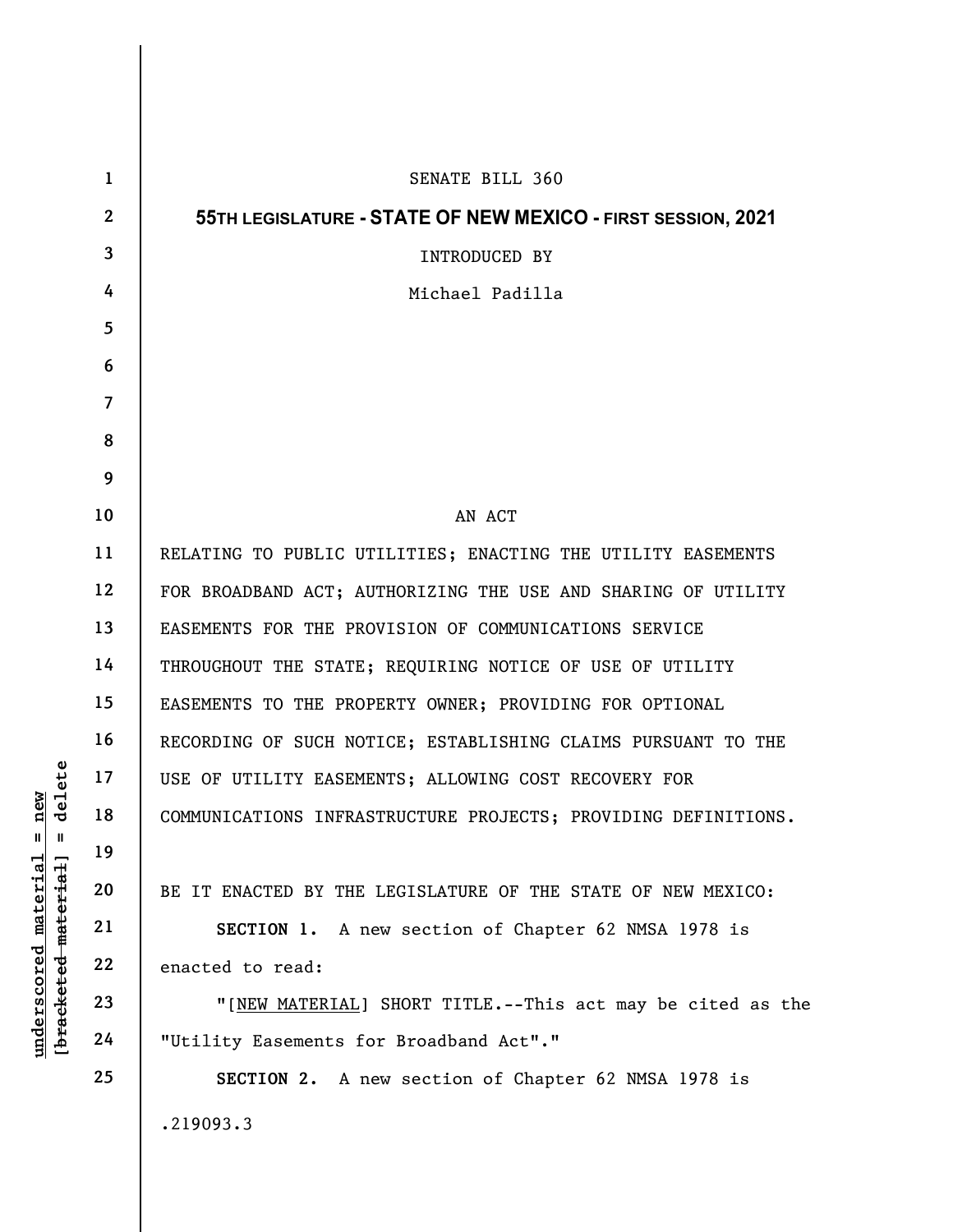1 enacted to read:

6

7

15

16

17

18

19

20

21

22

23

24

25

2 3 "[NEW MATERIAL] DEFINITIONS.--As used in the Utility Easements for Broadband Act:

4 5 A. "burdened parcel" means a parcel of real property subject to a utility easement;

B. "commission" means the public regulation commission;

8 9 10 11 12 13 14 C. "communications infrastructure" means any wireline or wireless facilities and equipment, including amplifiers, antennae, cable, conduits, ducts, fiber, optronics, poles, structures, towers, transmitters, towers, wires or other facilities or equipment owned by a public utility and used in connection with the provision of communications service;

D. "communications service" means any technology having the capacity to transmit data or other signals to enable a user of the service to originate and receive graphics, data, video, voice or other modes of communication;

understand material and the service<br>
wideo, voice or other<br>
wideo, voice or other<br>
E. "notic<br>
munications service<br>
22<br>
23<br>
24<br>
24<br>
24<br>
20<br>
24<br>
24<br>
20<br>
24<br>
20<br>
24<br>
20<br>
24<br>
20<br>
24<br>
20<br>
24<br>
20<br>
24<br>
20<br>
20<br>
20<br>
20<br>
20<br>
20<br>
20<br> E. "notice address" means the mailing address of the owner of a burdened parcel, or holder of record of an exclusive interest in the burdened parcel for any form of communications service, as listed in the records of the applicable county assessor fourteen days prior to delivery of notice;

> F. "public utility" means "public utility" as .219093.3

> > $- 2 -$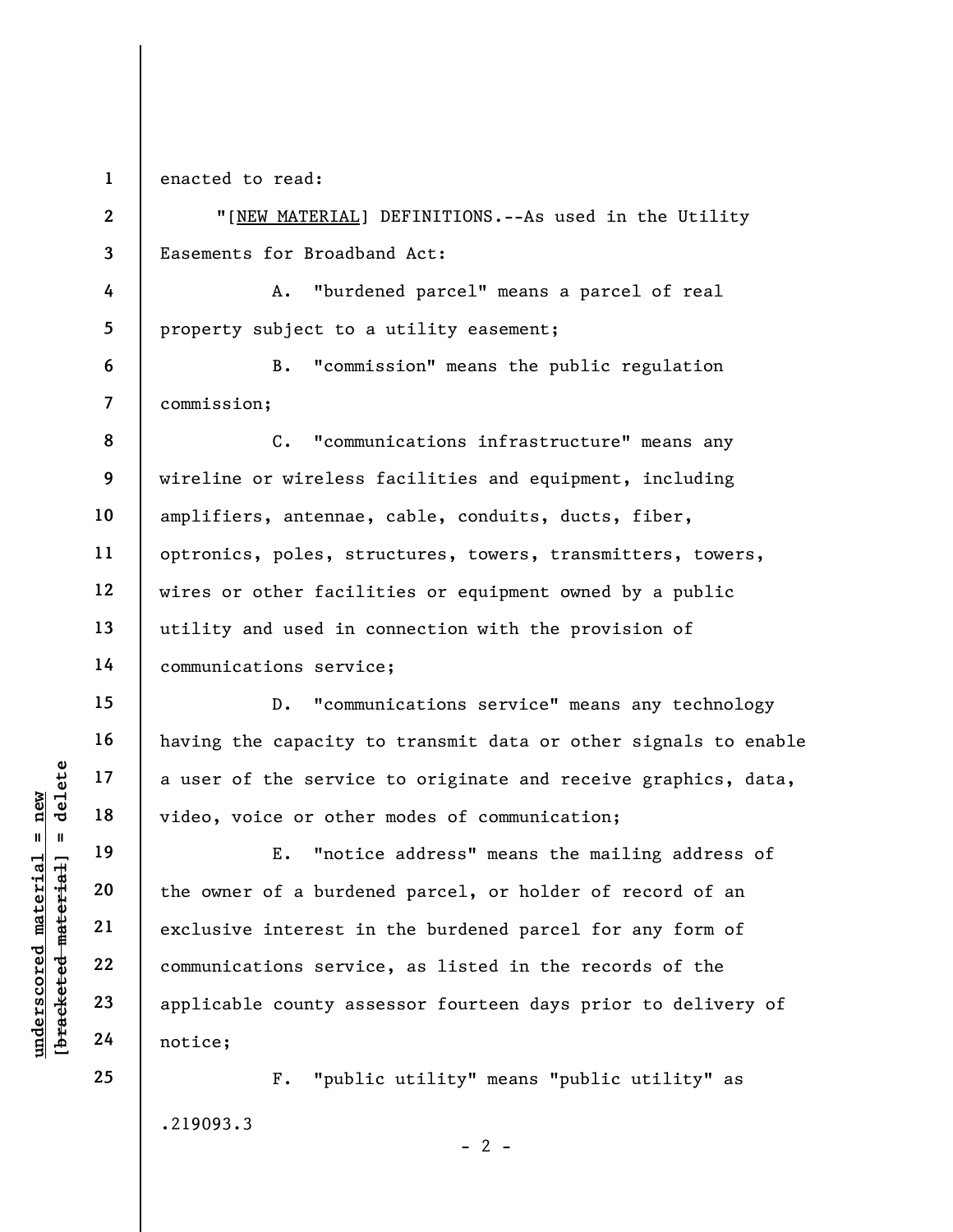1 defined in the Public Utility Act; and

understand material end of the same of the time and the same of the same of the same of the same of the same of the same of the same of the same of the same of the same of the same of the same of the same of the same of th 2 3 4 5 6 7 8 9 10 11 12 13 14 15 16 17 18 19 20 21 22 23 24 25 G. "utility easement" means a franchise, easement, whether recorded or unrecorded, license, permit, right of way or similar right in real property, including a prescriptive right or any right of way acquired pursuant to Chapter 62, Article 1 NMSA 1978 held by a public utility." SECTION 3. A new section of Chapter 62 NMSA 1978 is enacted to read: "[NEW MATERIAL] USE OF UTILITY EASEMENTS.-- A. For a burdened parcel with a utility easement that does not already provide for or permit the installation, maintenance, removal or use of communications infrastructure, upon complying with the notice provisions in Section 4 of the Utility Easements for Broadband Act and without approval or consent of the commission, a public utility may: (1) acquire, construct, install, maintain, operate, own, remove or upgrade its communications infrastructure across, in, on, over or under the portion of a burdened parcel that is subject to a utility easement and may permit third parties to do so on behalf of the public utility; (2) lease, license, provide a right to use or transfer in whole or in part any of its communications infrastructure located in a utility easement; and (3) enter and access the burdened parcel for the purposes or actions as may be reasonably necessary or

.219093.3

 $-3 -$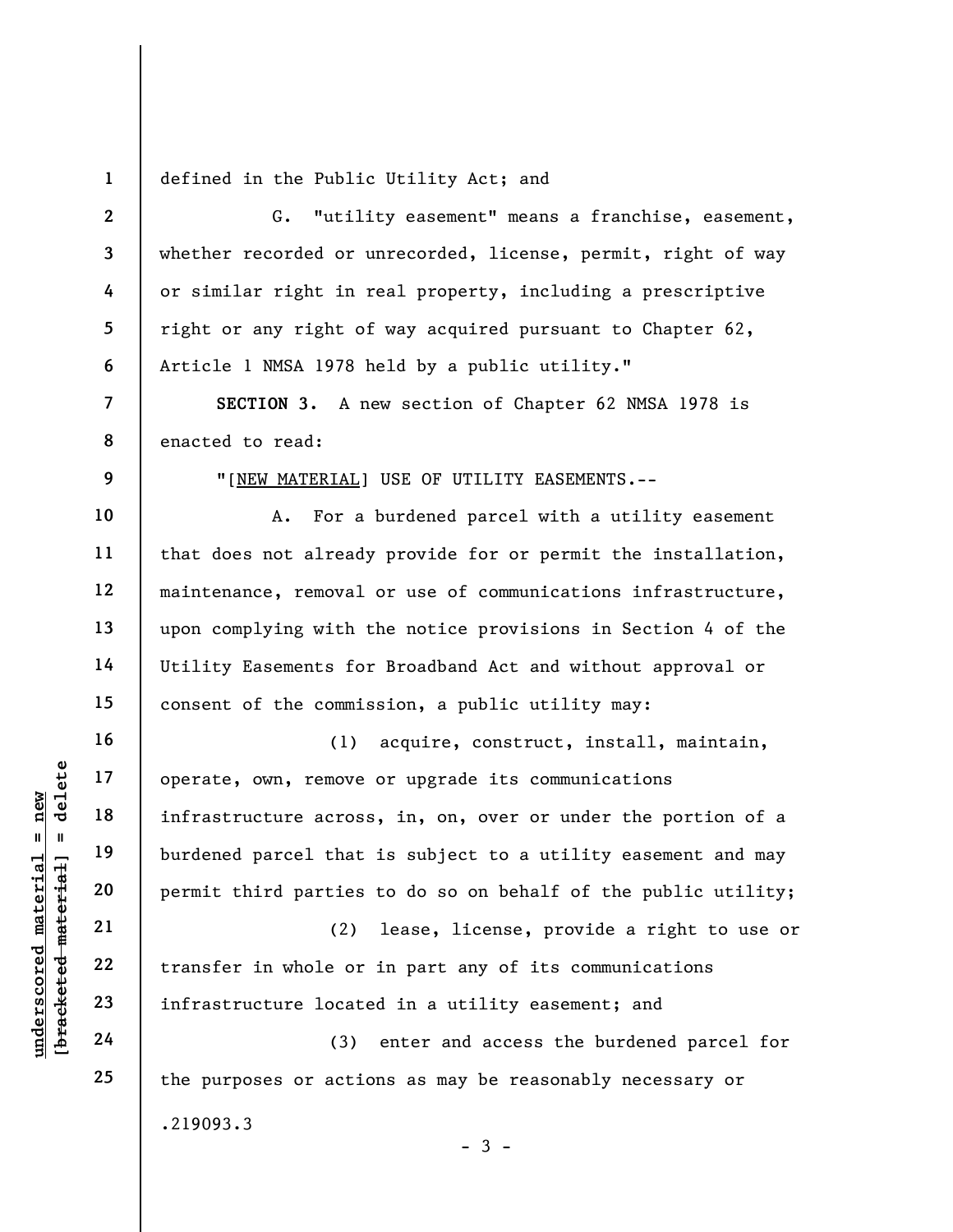1 2 desirable in connection with actions pursuant to this subsection.

3 4 5 6 B. A public utility's exercise of rights under Subsection A of this section is subject to a generally applicable requirement on the burdened parcel to locate utilities underground if provided by:

(1) an ordinance regarding subdivision plats pursuant to Chapter 3, Articles 19 and 20 NMSA 1978, or Chapter 47, Articles 5 and 6 NMSA 1978, as applicable; or

10 11 (2) rules promulgated by a zoning authority pursuant to Chapter 3, Article 21 NMSA 1978.

C. Upon a public utility's exercise of rights under Subsection A of this section, such rights run with the land and are valid and binding on successors-in-interest of the owner and any holder of an interest in the burdened parcel regardless of a lack of privity of estate or contract."

SECTION 4. A new section of Chapter 62 NMSA 1978 is enacted to read:

"[NEW MATERIAL] NOTICE REGARDING USE OF UTILITY EASEMENT.--

underscored material = new [bracketed material] = delete A. A public utility shall deliver a notice that substantially contains the information required in Subsection B of this section to the notice address by certified or registered mail or by regional or national delivery service, without requirement for signature upon delivery:

 $- 4 -$ 

.219093.3

7

8

9

12

13

14

15

16

17

18

19

20

21

22

23

24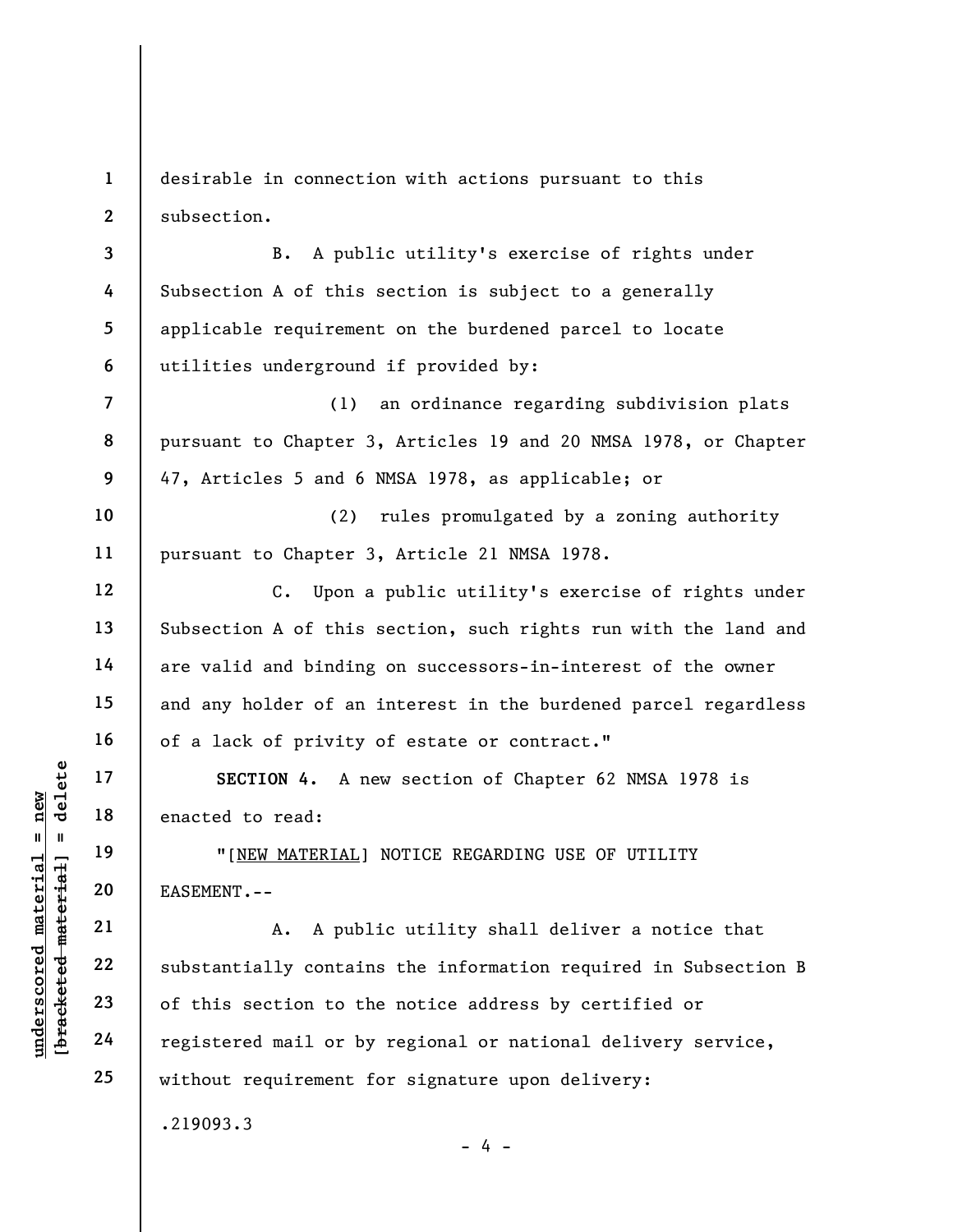understand material and the date of not<br>  $\begin{bmatrix}\n\text{u} & \text{u} & \text{u} \\
\text{u} & \text{u} & \text{u} & \text{u} \\
\text{u} & \text{u} & \text{u} & \text{u} \\
\text{u} & \text{u} & \text{u} & \text{u} \\
\text{u} & \text{u} & \text{u} & \text{u} \\
\text{u} & \text{u} & \text{u} & \text{u} \\
\text{u} & \text{u} & \text{u} & \text{u} \\
\text{u} & \text{u}$ 1 2 3 4 5 6 7 8 9 10 11 12 13 14 15 16 17 18 19 20 21 22 23 24 25 (1) for an exercise of rights pursuant to Subsection A of Section 3 of the Utility Easements for Broadband Act that involves installation or construction, at least ten days prior to the start of such installation or construction; or (2) for an exercise of rights under Subsection A of Section 3 of the Utility Easements for Broadband Act not involving any installation or construction, within forty-five days following such exercise of rights. B. The notice required under Subsection A of this section shall: (1) identify the public utility and provide contact information for a point of contact at the public utility; (2) furnish a general description of the utility infrastructure already existing in the utility easement as of the date of notice or a general description of the location of the utility easement, which shall not require any legal description, land title survey or any other description of the exact boundaries of the utility easement; (3) provide the parcel number or tax identification number of the burdened parcel, as set forth in the county assessor's records; and (4) reference the Utility Easements for Broadband Act and state that the public utility is exercising .219093.3  $- 5 -$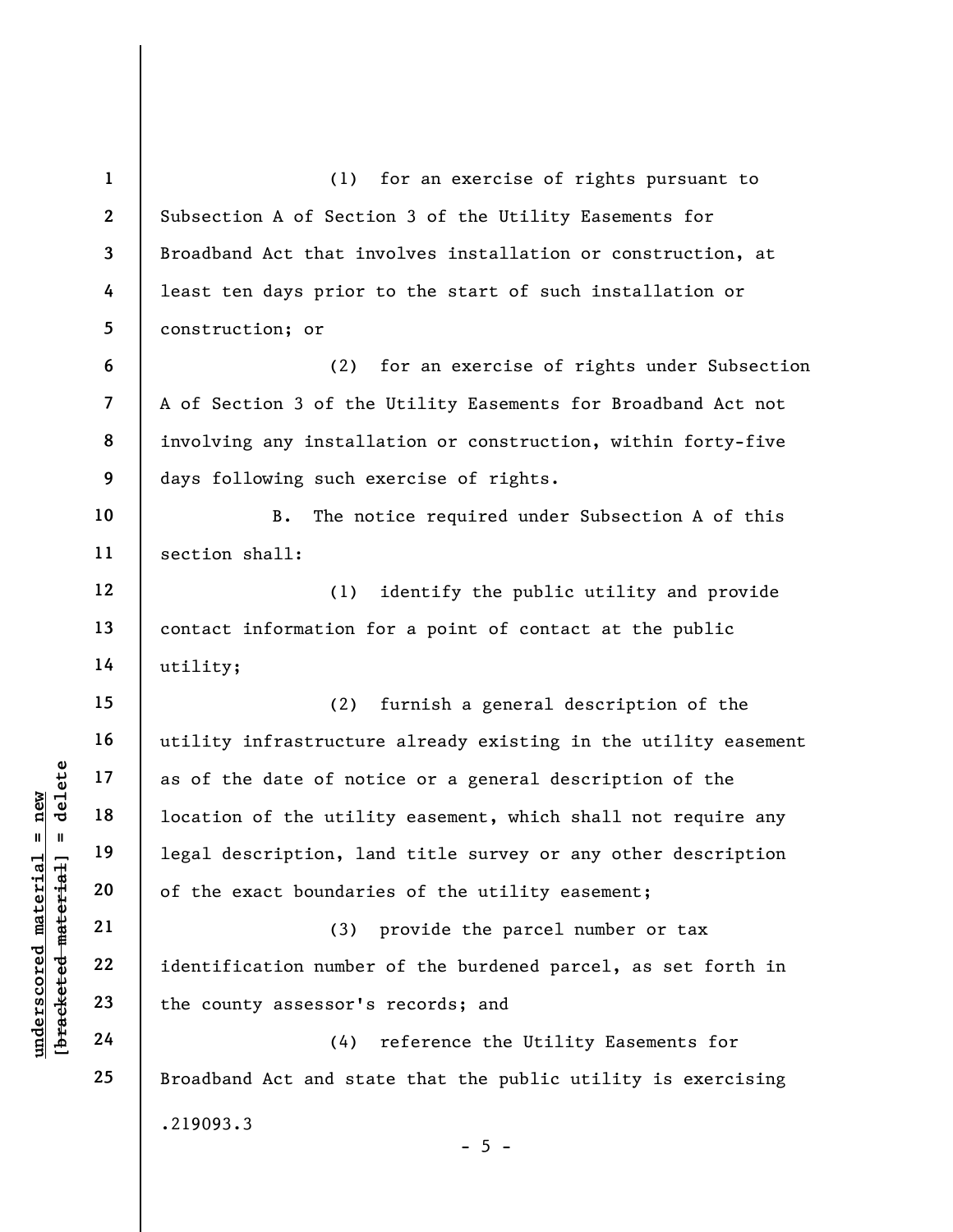1 its rights pursuant to that act.

C. The notice required under Subsection A of this section:

(1) shall be deemed delivered on the third business day after being deposited in the United States mail or with a delivery service; and

(2) is required to be sent only once, and no subsequent exercise of rights with respect to the burdened parcel by a public utility or anyone deriving rights through a public utility under Subsection A of Section 3 of the Utility Easements for Broadband Act shall require additional notice." SECTION 5. A new section of Chapter 62 NMSA 1978

is enacted to read:

understand material material subservient to that is subservient to that is subservient to that is subservient to the defender of the Util subsettion 3 of the Util subsettion 3 of the Util "[NEW MATERIAL] OPTIONAL RECORDING OF NOTICE.--A public utility may, but is not obligated to, record a notice delivered pursuant to the Utility Easements for Broadband Act, or a recording memorandum of one or more notices in the applicable county clerk's office against all or any portion of a parcel that is subservient to the utility easement, containing the information set forth in Paragraphs (2), (3) and (4) of Subsection B of Section 4 of the Utility Easements for Broadband Act. Recording a memorandum of notice shall be effective to perfect the rights exercised under Subsection A of Section 3 of the Utility Easements for Broadband Act against all estates and persons holding any interest in the burdened .219093.3

2

3

4

5

6

7

8

9

10

11

12

13

14

15

16

17

18

19

20

21

22

23

24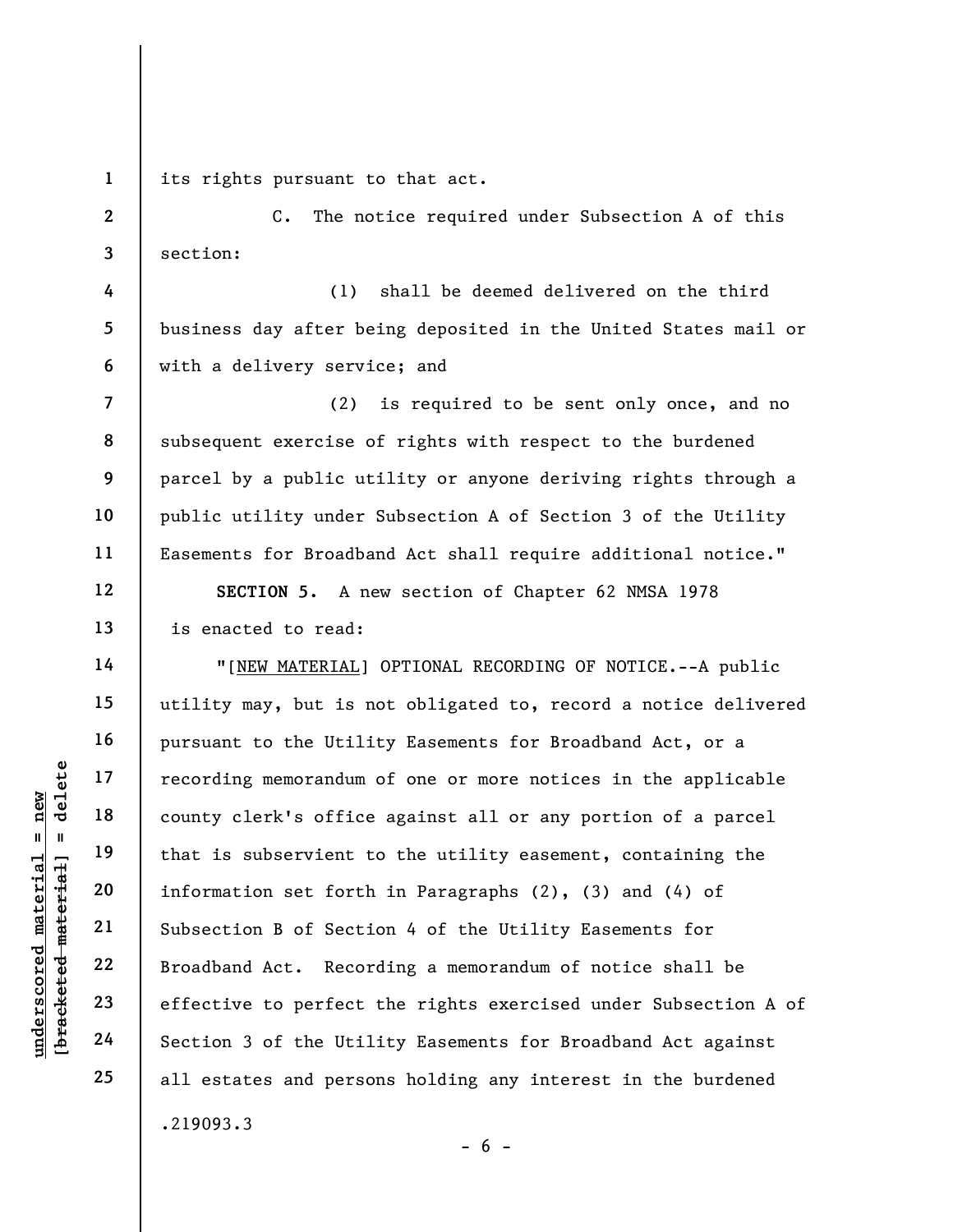parcel or real property appurtenant thereto, except that a crossing of the right of way of another public utility shall be effected in the manner provided in Section 62-1-4 NMSA 1978."

SECTION 6. A new section of Chapter 62 NMSA 1978 is enacted to read:

UNDERTENTED 18<br>
UNDERTRESS TO SAMAGES.--<br>
UNDERTRESS OF A PROVIDE OF A PROVIDE OF A PROVIDE OF A PROVIDE OF A PROVIDE OF A PROVIDENCE OF A PROVIDED AND PARTER PROVIDED AND CAN ACCESS .--<br>
UNDERTRIAL DAMAGES.--6 7 8 9 10 11 12 13 14 15 16 17 18 19 20 "[NEW MATERIAL] COST RECOVERY.--The commission shall, after notice and hearing, allow a public utility that acquires, constructs, installs, removes or upgrades communications infrastructure pursuant to the Utility Easements for Broadband Act to recover its reasonable costs through a commissionapproved tariff rider, in base rates, or both. The public utility may include a mechanism for the return of costs recovered to customers from revenue as a result of leasing, licensing or other transfer of a right to use of the communications infrastructure by a third party in a future rate case. The commission shall within six months determine, and allow cost recovery of, reasonable utility expenditures on communications infrastructure projects. Failure to issue an order approving or denying cost recovery within six months shall be deemed to be approval."

SECTION 7. A new section of Chapter 62 NMSA 1978 is enacted to read:

"[NEW MATERIAL] CLAIMS--TIME LIMIT--CALCULATION OF DAMAGES.--

A. No claim or cause of action against a public .219093.3 - 7 -

24 25

21

22

23

1

2

3

4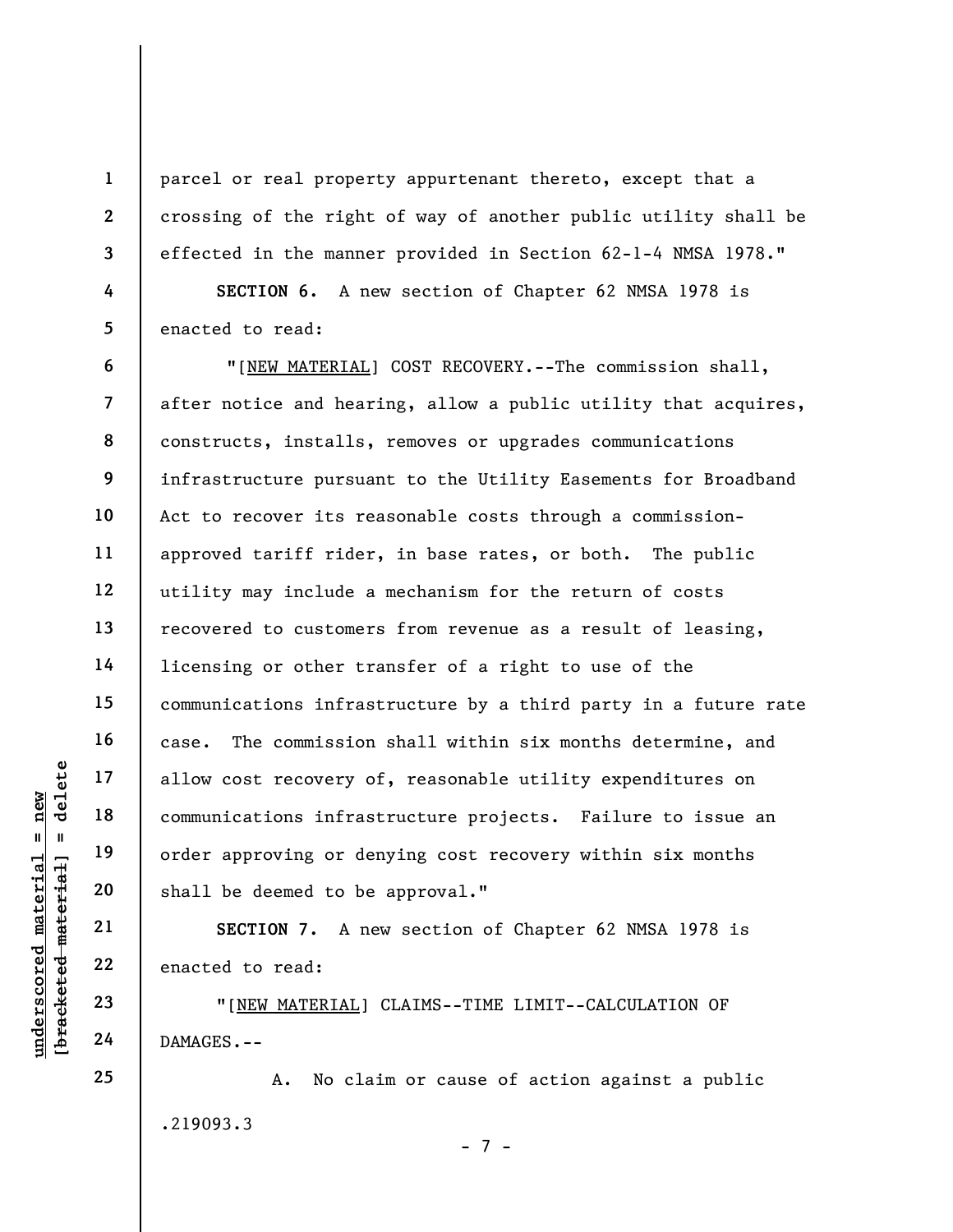utility exercising its rights pursuant to the Utility Easements for Broadband Act may be brought by any person more than one year after:

(1) in the case of a claim or cause of action brought by or on behalf of a person to whom notice under Section 4 of the Utility Easements for Broadband Act was required, the date of delivery of notice; or

8 9 10 11 12 13 (2) in the case of a claim or cause of action brought by or on behalf of an interest holder in real property subject to the utility easement, other than a person to whom notice under Section 4 of the Utility Easements for Broadband Act was required, the date of recording of the notice or a memorandum of notice.

underscored material = new [bracketed material] = delete B. For any claim or cause of action that is brought or may be brought by or on behalf of a person holding an interest in the burdened parcel or real property appurtenant thereto, whether in trespass, inverse condemnation or otherwise, with respect to a public utility's exercise of the rights set forth in Subsection A of Section 3 of the Utility Easements for Broadband Act, the following shall apply:

(1) the measure of damages for any and all such claims or causes of action, taken together, is the fair market value of the reduction in the value of the estate held by such interest holder, as contemplated by Section 42A-1-24 NMSA 1978;

- 8 -

.219093.3

1

2

3

4

5

6

7

14

15

16

17

18

19

20

21

22

23

24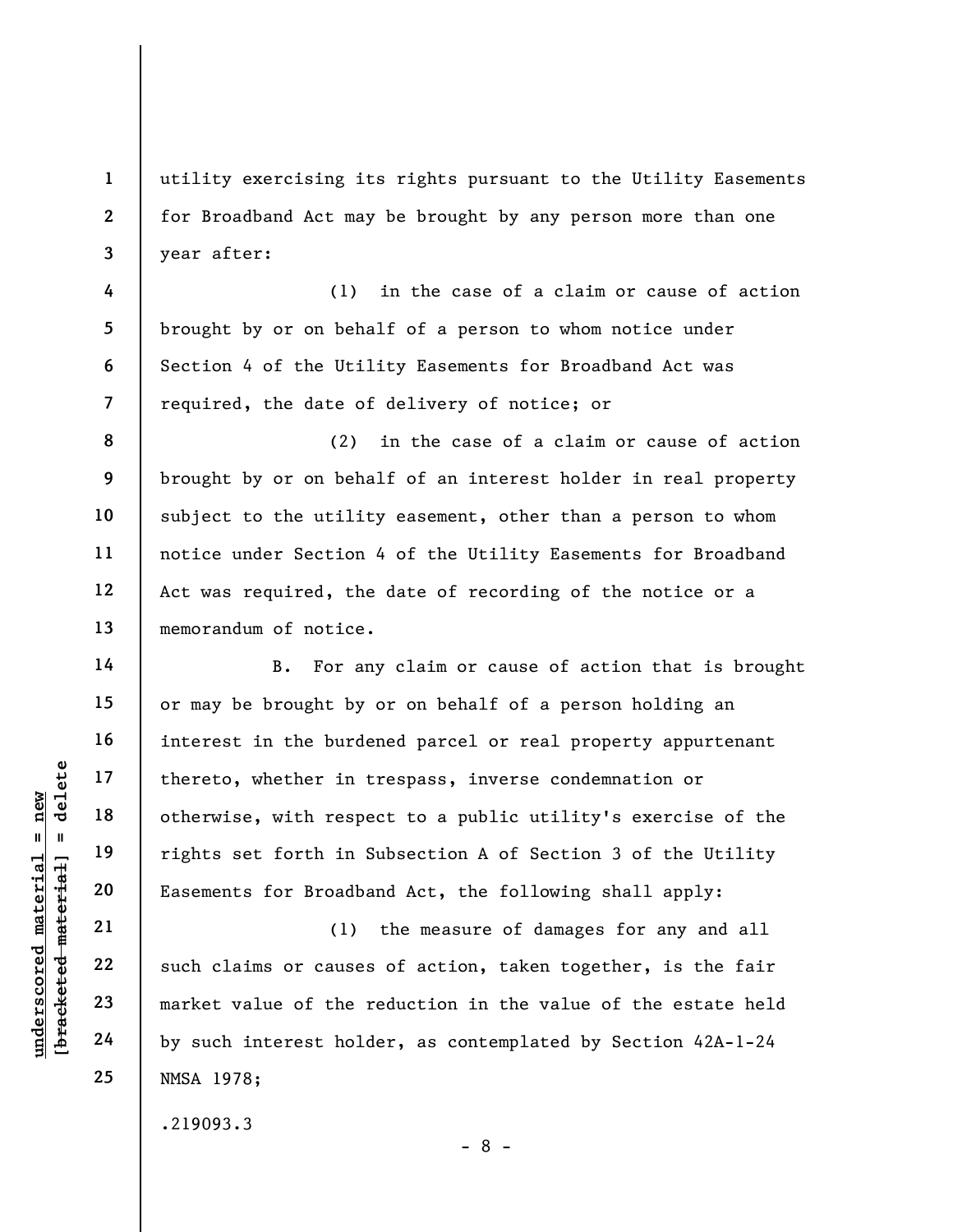(2) the following shall not be used and are not admissible as evidence in any proceeding: profits, fees or revenue derived from any such communications infrastructure; the rental value of the real property, utility easement or communications infrastructure; or the value of any communications corridor consisting of easements or similar rights over multiple parcels of real property;

8 9 10 11 12 (3) consideration shall be given to any increase in the fair market value to the property of the availability of communications service that arises from the installation or use of communications infrastructure in the utility easement;

under 17<br>
and 18<br>
19<br>
19<br>
19<br>
19<br>
19<br>
19<br>
11 inter accommodations, the p<br>
11 inter accommodations, the p<br>
11 inter to such interest<br>
21<br>
22<br>
23<br>
24<br>
11 initial exercise of the Utility Easements<br>
24<br>
11 initial exercise of (4) the interest holder bringing a claim or cause of action shall make reasonable accommodations to allow the public utility to conduct an appraisal of the real property within ninety days following a written request by the public utility. If an interest holder fails to make such accommodations, the public utility shall have no further liability to such interest holder with respect to the public utility's exercise of rights under Subsection A of Section 3 of the Utility Easements for Broadband Act;

(5) any claim, cause of action or damages shall be deemed to occur at the time of the public utility's initial exercise of rights, shall be fixed and shall not be deemed to continue, accrue or accumulate;

- 9 -

.219093.3

1

2

3

4

5

6

7

13

14

15

16

17

18

19

20

21

22

23

24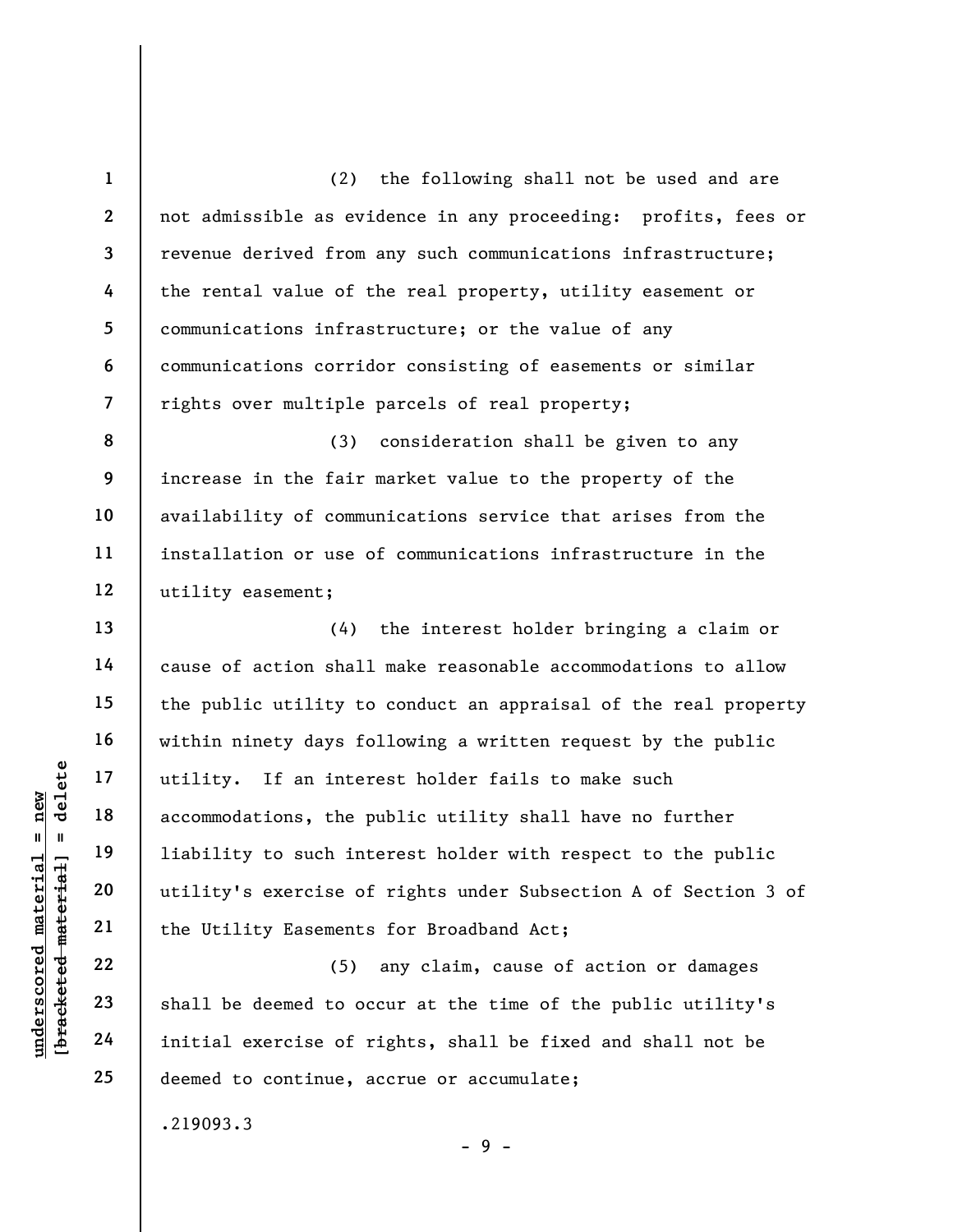(6) except in the case of another party's gross negligence or willful misconduct, no party to any such claim or cause of action shall be entitled to attorney fees or costs, reimbursement of the cost of any appraisal or any award of special, indirect, consequential, punitive or exemplary damages; and

(7) by accepting a damage award in respect of a public utility's exercise of rights under Subsection A of Section 3 of the Utility Easements for Broadband Act, an interest holder in the burdened parcel shall be deemed to have granted a permanent easement or right of way to the public utility for all of the rights set forth in that subsection.

C. A claim or cause of action under this section shall not be brought on behalf of a class.

D. The limitations on claims and causes of action set forth in Subsections A and B of this section shall not apply to a claim or cause of action based on physical damage to property or injury to natural persons.

understand material material and the state of action or shall be<br>defined as a second material of action or shall be<br>defined as a second material of action or shall be<br>defined as a second material of action."<br>Example 22 cau E. Nothing in the Utility Easements for Broadband Act extends the statute of limitations for any claim or cause of action or shall be deemed to revive an expired claim or cause of action."

SECTION 8. A new section of Chapter 62 NMSA 1978 is enacted to read:

"[NEW MATERIAL] OTHER PROVISIONS REGARDING UTILITY .219093.3

1

2

3

4

5

6

7

8

9

10

11

12

13

14

15

16

17

18

19

20

21

22

23

24

25

 $- 10 -$